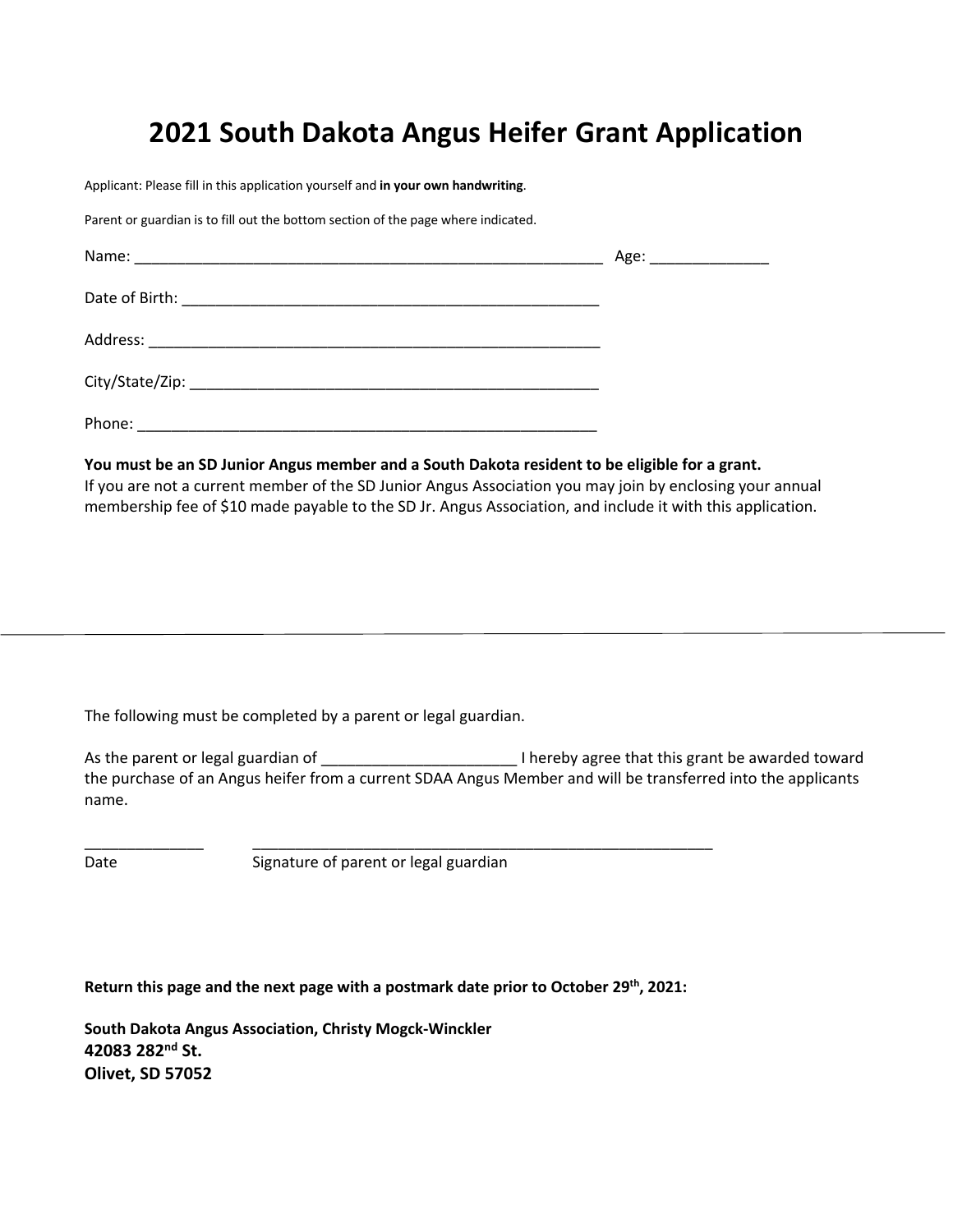Application must be completed by applicant only in their own handwriting. Do NOT put name on this portion of the application – failure to comply will result in disqualification.

DO NOT WRITE on reverse side (attach additional paper if needed.)

Please be specific in your answers.

Age: \_\_\_\_\_\_\_\_\_

1. List activities in which you are presently involved (ie: community, Jr Cattlemen's Association, 4-H, FFA, SD Jr. Angus Association, National Jr. Angus Association, etc.)

\_\_\_\_\_\_\_\_\_\_\_\_\_\_\_\_\_\_\_\_\_\_\_\_\_\_\_\_\_\_\_\_\_\_\_\_\_\_\_\_\_\_\_\_\_\_\_\_\_\_\_\_\_\_\_\_\_\_\_\_\_\_\_\_\_\_\_\_\_\_\_\_\_\_\_\_\_\_\_\_\_

\_\_\_\_\_\_\_\_\_\_\_\_\_\_\_\_\_\_\_\_\_\_\_\_\_\_\_\_\_\_\_\_\_\_\_\_\_\_\_\_\_\_\_\_\_\_\_\_\_\_\_\_\_\_\_\_\_\_\_\_\_\_\_\_\_\_\_\_\_\_\_\_\_\_\_\_\_\_\_\_\_ \_\_\_\_\_\_\_\_\_\_\_\_\_\_\_\_\_\_\_\_\_\_\_\_\_\_\_\_\_\_\_\_\_\_\_\_\_\_\_\_\_\_\_\_\_\_\_\_\_\_\_\_\_\_\_\_\_\_\_\_\_\_\_\_\_\_\_\_\_\_\_\_\_\_\_\_\_\_\_\_\_ \_\_\_\_\_\_\_\_\_\_\_\_\_\_\_\_\_\_\_\_\_\_\_\_\_\_\_\_\_\_\_\_\_\_\_\_\_\_\_\_\_\_\_\_\_\_\_\_\_\_\_\_\_\_\_\_\_\_\_\_\_\_\_\_\_\_\_\_\_\_\_\_\_\_\_\_\_\_\_\_\_

\_\_\_\_\_\_\_\_\_\_\_\_\_\_\_\_\_\_\_\_\_\_\_\_\_\_\_\_\_\_\_\_\_\_\_\_\_\_\_\_\_\_\_\_\_\_\_\_\_\_\_\_\_\_\_\_\_\_\_\_\_\_\_\_\_\_\_\_\_\_\_\_\_\_\_\_\_\_\_\_\_ \_\_\_\_\_\_\_\_\_\_\_\_\_\_\_\_\_\_\_\_\_\_\_\_\_\_\_\_\_\_\_\_\_\_\_\_\_\_\_\_\_\_\_\_\_\_\_\_\_\_\_\_\_\_\_\_\_\_\_\_\_\_\_\_\_\_\_\_\_\_\_\_\_\_\_\_\_\_\_\_\_ \_\_\_\_\_\_\_\_\_\_\_\_\_\_\_\_\_\_\_\_\_\_\_\_\_\_\_\_\_\_\_\_\_\_\_\_\_\_\_\_\_\_\_\_\_\_\_\_\_\_\_\_\_\_\_\_\_\_\_\_\_\_\_\_\_\_\_\_\_\_\_\_\_\_\_\_\_\_\_\_\_

2. At present, I own \_\_\_\_\_\_\_ number of cows, \_\_\_\_\_\_\_ of which are Angus.

3. Tell us how you will pay for the balance of the heifer should this grant be given to you. (For example: borrow money, have money in savings account, etc.)

4. Do you agree to show this heifer at one of the following upcoming shows. SD Jr. Angus Field Day, local SD county fair or SD Angus Heifer Futurity? \_\_\_\_\_\_\_ Yes \_\_\_\_\_\_\_ No

5. Are you able to provide the proper care for this heifer as a show heifer: Explain:

\_\_\_\_\_\_\_\_\_\_\_\_\_\_\_\_\_\_\_\_\_\_\_\_\_\_\_\_\_\_\_\_\_\_\_\_\_\_\_\_\_\_\_\_\_\_\_\_\_\_\_\_\_\_\_\_\_\_\_\_\_\_\_\_\_\_\_\_\_\_\_\_\_\_\_\_\_\_\_\_\_

\_\_\_\_\_\_\_\_\_\_\_\_\_\_\_\_\_\_\_\_\_\_\_\_\_\_\_\_\_\_\_\_\_\_\_\_\_\_\_\_\_\_\_\_\_\_\_\_\_\_\_\_\_\_\_\_\_\_\_\_\_\_\_\_\_\_\_\_\_\_\_\_\_\_\_\_\_\_\_\_\_ **\_\_\_\_\_\_\_\_\_\_\_\_\_\_\_\_\_\_\_\_\_\_\_\_\_\_\_\_\_\_\_\_\_\_\_\_\_\_\_\_\_\_\_\_\_\_\_\_\_\_\_\_\_\_\_\_\_\_\_\_\_\_\_\_\_\_\_\_\_\_\_\_\_\_\_\_\_\_\_\_\_\_ \_\_\_\_\_\_\_\_\_\_\_\_\_\_\_\_\_\_\_\_\_\_\_\_\_\_\_\_\_\_\_\_\_\_\_\_\_\_\_\_\_\_\_\_\_\_\_\_\_\_\_\_\_\_\_\_\_\_\_\_\_\_\_\_\_\_\_\_\_\_\_\_\_\_\_\_\_\_\_\_\_\_ \_\_\_\_\_\_\_\_\_\_\_\_\_\_\_\_\_\_\_\_\_\_\_\_\_\_\_\_\_\_\_\_\_\_\_\_\_\_\_\_\_\_\_\_\_\_\_\_\_\_\_\_\_\_\_\_\_\_\_\_\_\_\_\_\_\_\_\_\_\_\_\_\_\_\_\_\_\_\_\_\_\_ \_\_\_\_\_\_\_\_\_\_\_\_\_\_\_\_\_\_\_\_\_\_\_\_\_\_\_\_\_\_\_\_\_\_\_\_\_\_\_\_\_\_\_\_\_\_\_\_\_\_\_\_\_\_\_\_\_\_\_\_\_\_\_\_\_\_\_\_\_\_\_\_\_\_\_\_\_\_\_\_\_\_ \_\_\_\_\_\_\_\_\_\_\_\_\_\_\_\_\_\_\_\_\_\_\_\_\_\_\_\_\_\_\_\_\_\_\_\_\_\_\_\_\_\_\_\_\_\_\_\_\_\_\_\_\_\_\_\_\_\_\_\_\_\_\_\_\_\_\_\_\_\_\_\_\_\_\_\_\_\_\_\_\_\_ \_\_\_\_\_\_\_\_\_\_\_\_\_\_\_\_\_\_\_\_\_\_\_\_\_\_\_\_\_\_\_\_\_\_\_\_\_\_\_\_\_\_\_\_\_\_\_\_\_\_\_\_\_\_\_\_\_\_\_\_\_\_\_\_\_\_\_\_\_\_\_\_\_\_\_\_\_\_\_\_\_\_**

6. In the space provided below, explain your reasons for applying for this grant and your reason for choosing an Angus heifer.